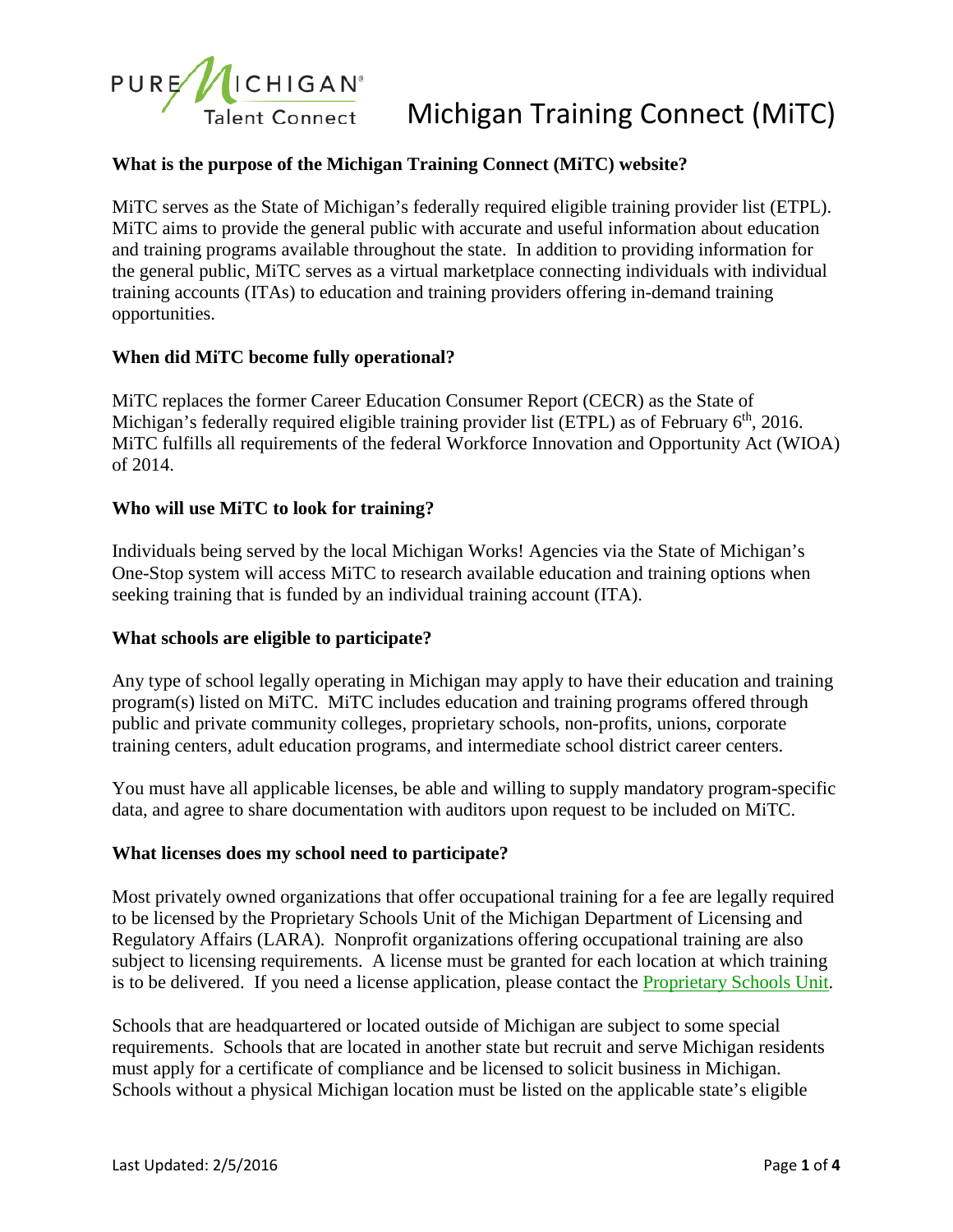

training provider list (ETPL). Schools that are headquartered in another state but offer training at a Michigan location must have the appropriate Michigan license.

Some [special requirements](http://www.michigan.gov/lara/0,4601,7-154-61343_35414_60647_2739-325599--,00.html) also apply to schools that prepare students to enter a licensed occupation.

# **What kinds of training programs should be posted on MiTC?**

Training programs resulting in credentials, certificates or degrees in demand by employers are the types of education and training programs that should be posted on MiTC.

#### **[What is a program of training services?](http://www.publicpolicy.com/CECR/CourseProgram.html)**

A program of training services is one or more courses or classes, or a structured regimen that leads to:

- A recognized post-secondary credential, secondary school diploma or its equivalent;
- Employment; or
- Measurable skill gains towards such a credential or employment.

#### **What education and training program information is required?**

Program title, program duration, associated costs, financial aid accepted, credential earned upon completion, and a few other items. You may wish to include a link to your website and a detailed program description as well.

### **How often should education and training program information be updated?**

At a minimum, education and training program information is required to be updated annually. However, you may update information at any time as changes are needed.

#### **What kind of performance data is required?**

For an **existing** program, training providers will be required to provide Completion (Graduation) Information, Placement Information, Wage Information, and Training-Related Placement Information.

For a **new** training program, this information is not required initially, but will be required annually thereafter. However, you must still enter today's date in the "Reporting Year End Date" field to proceed with your application.

After one year, all training programs are required to provide updated performance data. In order to remain on MiTC, your performance outcomes must meet the minimum standards established by the Workforce Development Agency (WDA).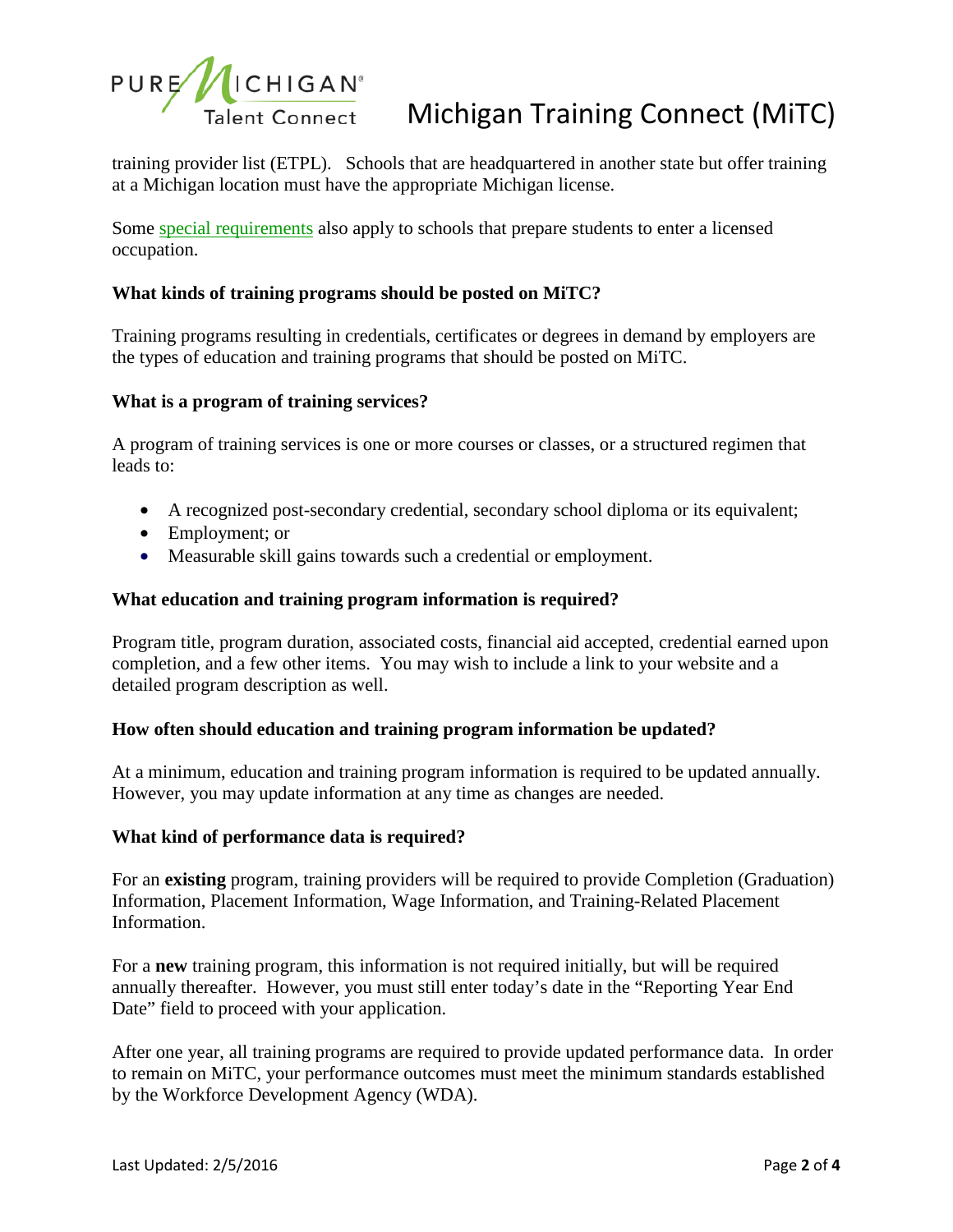

# **If my program is new and has no data to report, what date do I enter in the "Reporting Year End Date" field?**

You should enter today's date in order to proceed with your application.

# **If we conduct surveys to gather data, how many surveys are enough?**

For most education and training programs, you should attempt to survey all graduates. If more than 225 students graduated from the program during the reporting year, you may take advantage of random sampling techniques to reduce the number of surveys to be completed. When you attempt to survey all of your graduates, you will find that some cannot be located or refuse to participate. The standard is that survey data should reflect at least a 50% response rate. That means most programs must make a good-faith effort to reach all graduates, but a 50% rate of failure to either locate a student or secure his or her participation is within the standards for posting performance data.

## **[How are continuing education students factored in?](http://www.publicpolicy.com/CECR/ContinuingEd.html)**

Often students attend courses and programs on the continuing education model - that is, they are employed when they come to you for training and continue in their jobs during and after the program. How are these students factored into measures of program performance?

The simple answer is they *ARE* included in the calculation of placement rate, they *ARE NOT* included in the calculation of training-related placement rates (an optional measure), and they ARE included in the calculation of the median hourly wage earned by employed graduates. These students are implicitly included in the measures of placements and wages because there is no mechanism in our data-entry processes to exclude them. There is such a mechanism in the calculation of training-related placements: the "Same Job After Training" field is meant to capture the number of graduates who maintained the same job with the same employer after they completed the training program, and these students are counted neither for you nor against you in the calculated training-related placement rate.

The not-so-simple question is, are these rules appropriate? A set of rules for identifying students who fit this model is difficult to develop and by including all students in the mandatory placement and wage measures we can be assured that the issue is managed consistently from program to program and from school to school. Further, it is not always clear that a student who is employed when entering a training program and maintains the same job after training intended to do so. On the down side, counting students of this type as placements and factoring their wages into the equation may present an overly rosy picture to the prospective student. The impact of high-wage earners of this type on the median-wage calculations is diminished somewhat by the use of a median as opposed to an average.

We will be actively monitoring and exploring the impact of these decisions on the quality of the data presented on the MiTC website and will revisit the issue and the calculations should experience prove it advisable.